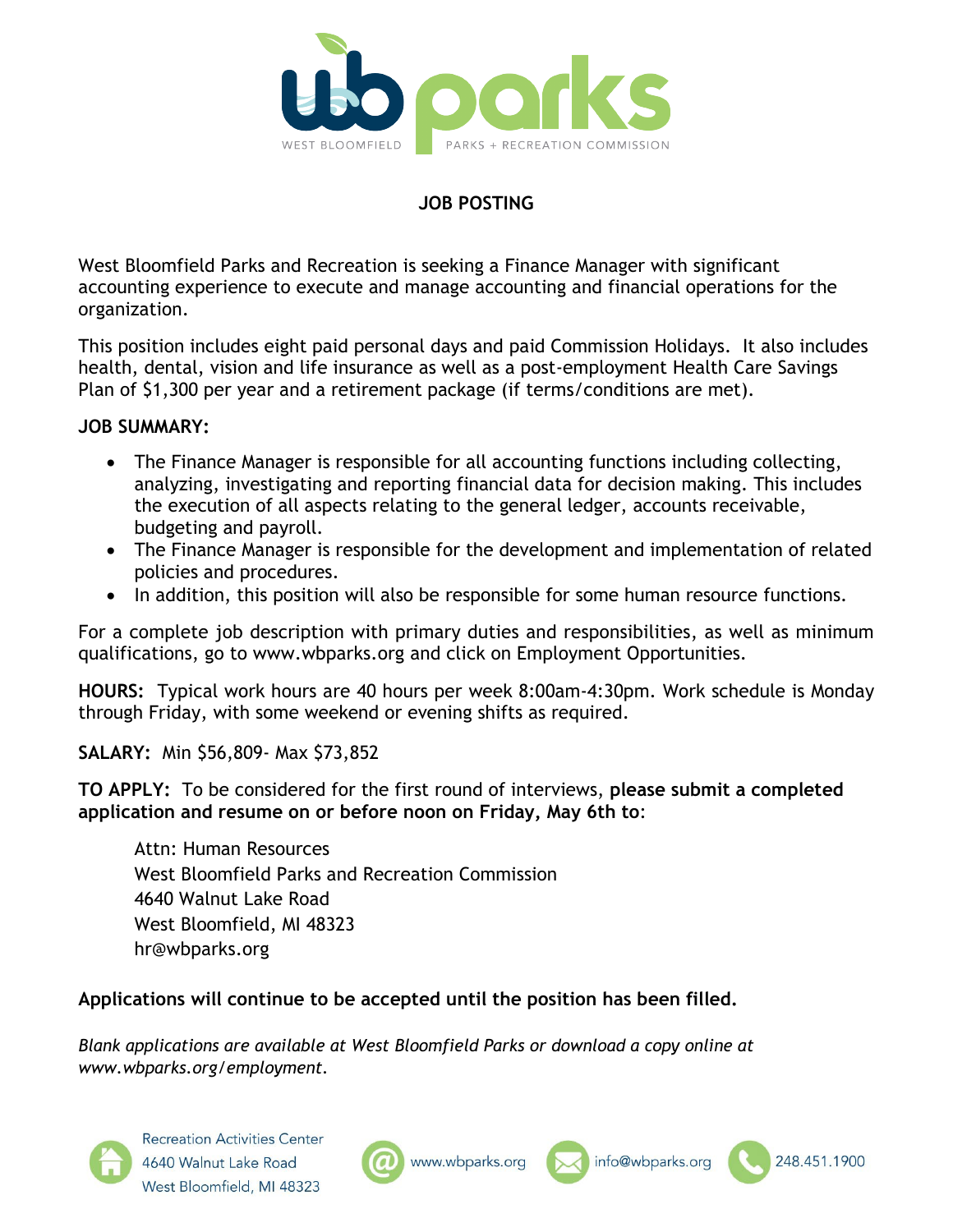

# **Job Description**

**Job Title: Finance Manager Department: Administration FLSA Status: Non-Exempt Salary Grade: 7** 

## **Position Description Summary:**

The Finance Manager is responsible for all accounting functions including collecting, analyzing, investigating and reporting financial data for decision making. This includes the maintenance of all aspects relating to the general ledger, accounts receivable, budgeting and payroll. The Finance Manager is responsible for the development and implementation of financial and accounting policies and procedures. In addition, this position will also be responsible for some human resource functions. This position is part of the Administrative Team.

#### **Working Hours:**

Typical work hours are 40 hours per week 8:00am-4:30pm. Work schedule is Monday through Friday, with some weekend or evening shifts as required.

#### **Essential Function(s) of the Position:**

*The duties listed below are intended only as illustrations of the various types of work that may be performed. The omission of specific statements of duties does not exclude them from the position if the work is similar, related or a logical assignment to the level and/or class of this position.*

## **ACCOUNTING:**

- Maintains accurate accounting records and files.
- Maintains accounting controls by preparing and recommending policies and procedures.
- Coordinates with CPA Consultant to ensure all accounting matters are handled according to current accounting principles and manages the annual audit with Plante Moran.
- Handles all banking responsibilities relating to software, transfers, wires, blockers, deposits and NSF.
- Oversees all aspects of Accounts Payable for accounting accuracy.
- Reconciles RecPro Household credits, Scholarship and pro-bono information.
- Manages current financial software and recommends updates and additional modules as needed.
- Prepares and reconciles all payments to the Township for various fees paid by the Township on behalf of WBPRC, including employee insurance benefits, pension, fuel, bond payments and interest, legal and other administrative costs.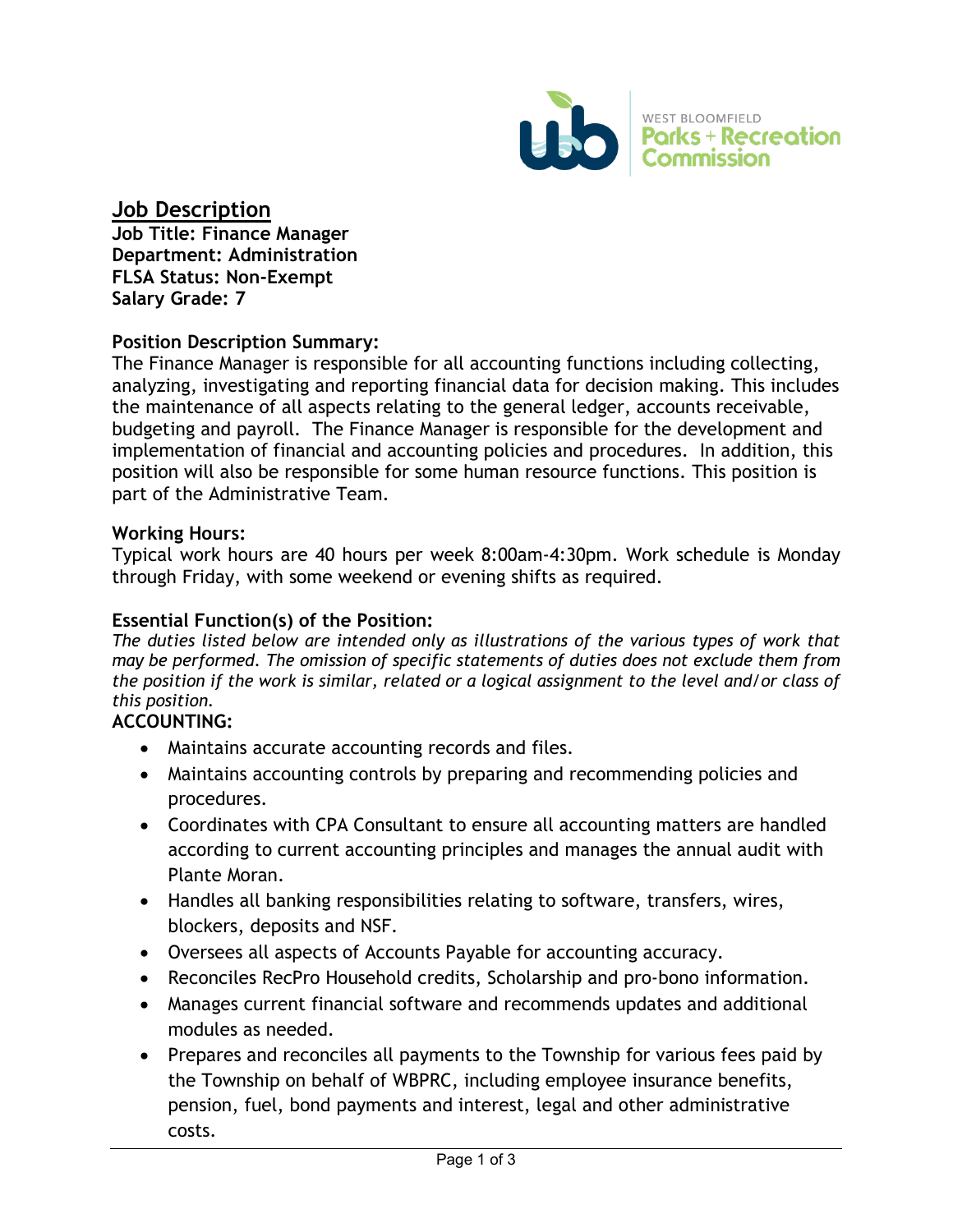- Deals with Township regarding pool funding and self-insured bills/rebates.
- Complies with federal, state and local legal requirements by studying existing and new legislation, enforcing adherence to requirements and advising management on necessary actions.
- Works with the Executive Director and Superintendents on the development of the annual budget and necessary budget amendments.
- Monitors adherence to approved budgets and recommends appropriate action to correct variances as needed.
- Works with Recreation staff on cash handling for special events.
- Works directly with MMRMA for liability damage, equipment/vehicle damage, non-employee injuries.

## **PAYROLL:**

- Processes the bi-weekly payroll. Reviews timesheets for accuracy/ completeness and enters information into the automated payroll system.
- Generates all payroll related spreadsheets and reports, including calculating disability/supplemental workers' compensation/termination payments.
- Ensures disbursement of bi-weekly payroll, including garnishments, benefits and taxes.
- Prepares relevant management reports, including monthly, quarterly and yearend report (gross payroll, hours worked, leave accruals, tax deductions, benefit deductions, ACA, etc.) Creates and distributes W-2s.
- Produces estimated annual payroll, performs annual self-audit of actual payroll including Contractor/Subcontractor proof of insurance.

# **Education/Experience/Licenses/Certificates:**

- BA in Accounting or Finance.
- Four years of related accounting/bookkeeping experience.
- Two years of municipal accounting.
- BS&A Experience preferred.
- First Aid and CPR Certification within six months of hire in date.
- Must have a valid Michigan Driver's License.

# **Knowledge, Skills and Abilities:**

- Knowledge of government accounting practices.
- Ability to prepare budgets.
- Interpersonal skills to interface well with staff, Township employees and vendors.
- Ability to problem solve, think independently and exercise good judgment.
- Ability to make recommendations to the Executive Director.
- Strong organizational skills and time management while working in a fast paced environment.